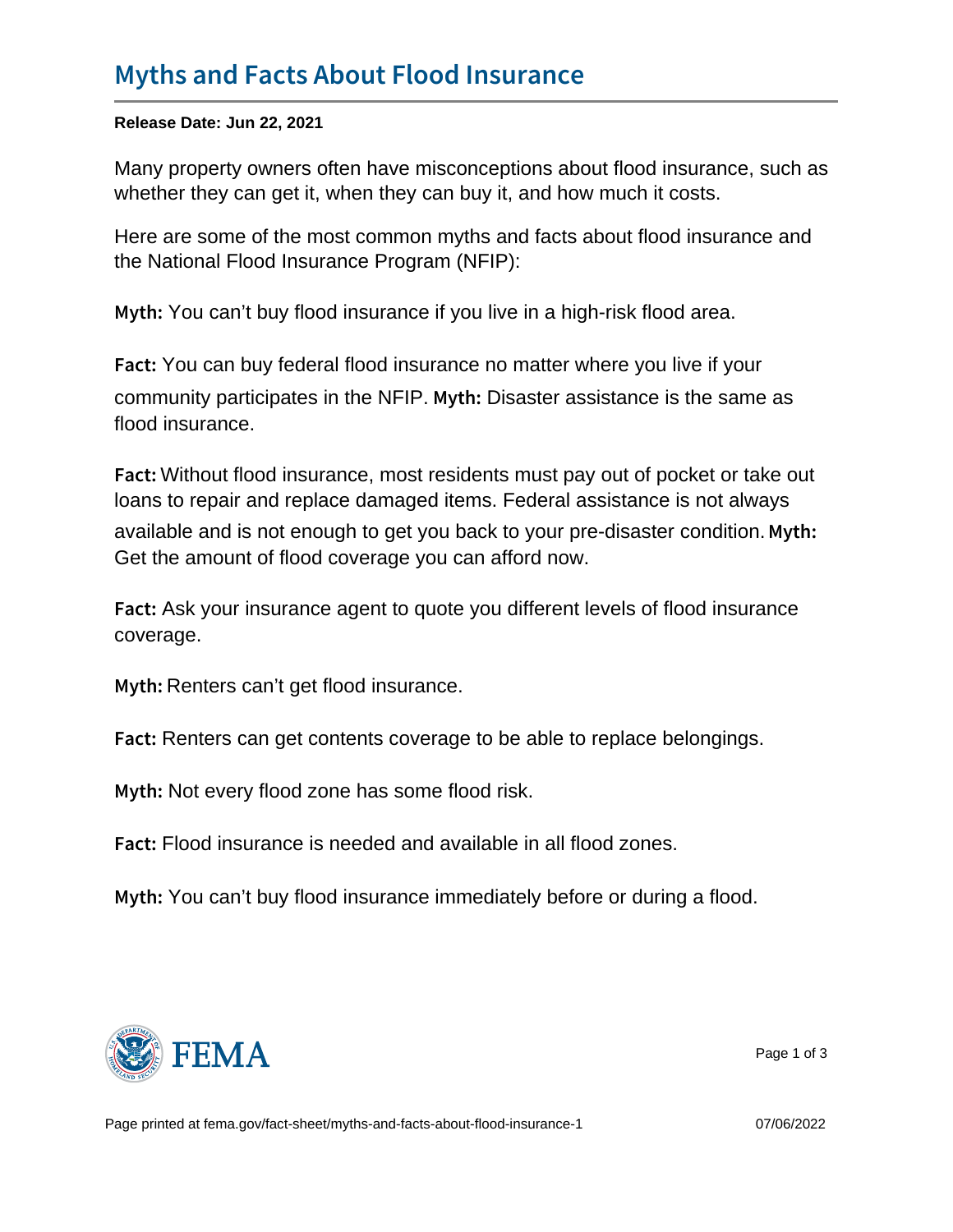F a chau can purchase flood coverage at any time. However, don't wait, because policies typically take 30 days to go into effect. There are a few exceptions that reduce or eliminate the waiting period. Read about them at <https://www.floodsmart.gov/flood-insurance-cost/terms>.

M y t **Homeowners insurance policies cover flooding.** 

F a cunfortunately, many do not find out until it is too late that their homeowners policy does not cover flooding.

M y t Filood insurance is available only for homeowners.

F a cRenters and business owners can get flood insurance too.

M y t **Dn**ly residents of high-risk flood zones need to insure their properties.

F a diore than 40% of NFIP claims come from outside the high-risk area. If you live in an area of minimal flooding, you may qualify for a low-cost Preferred Risk Policy.

My the Federal flood insurance can be purchased only directly through the NFIP.

F a clithe NFIP partners with more than 60 private insurance companies to sell and service flood insurance policies. If you don't have an insurance company or if your insurance agent does not sell flood insurance, use the NFIP insurance provider locator to find a provider near you. Phone NFIP at 877-336-2627 or visit [https://www.floodsmart.gov.](https://www.floodsmart.gov)

M y t Wind-driven rain is considered flooding.  $F$  a cWhile flood insurance policies specifically exclude wind and hail coverage, most homeowners' policies include this coverage. Rain entering through wind-damaged windows or doors or holes in walls or the roof resulting in standing water or puddles is considered windstorm rather than flood damage. Federal flood insurance typically covers water that comes up from the bottom and enters your home from outside. Speak to a Community Education and Outreach specialist by calling: 833-FEMA-4-US or 833- 336-2487 or visit: [https://fema.connectsolutions.com/lamit/](https://fema.connectsolutions.com/lamit/ ) or



Page 2 of 3